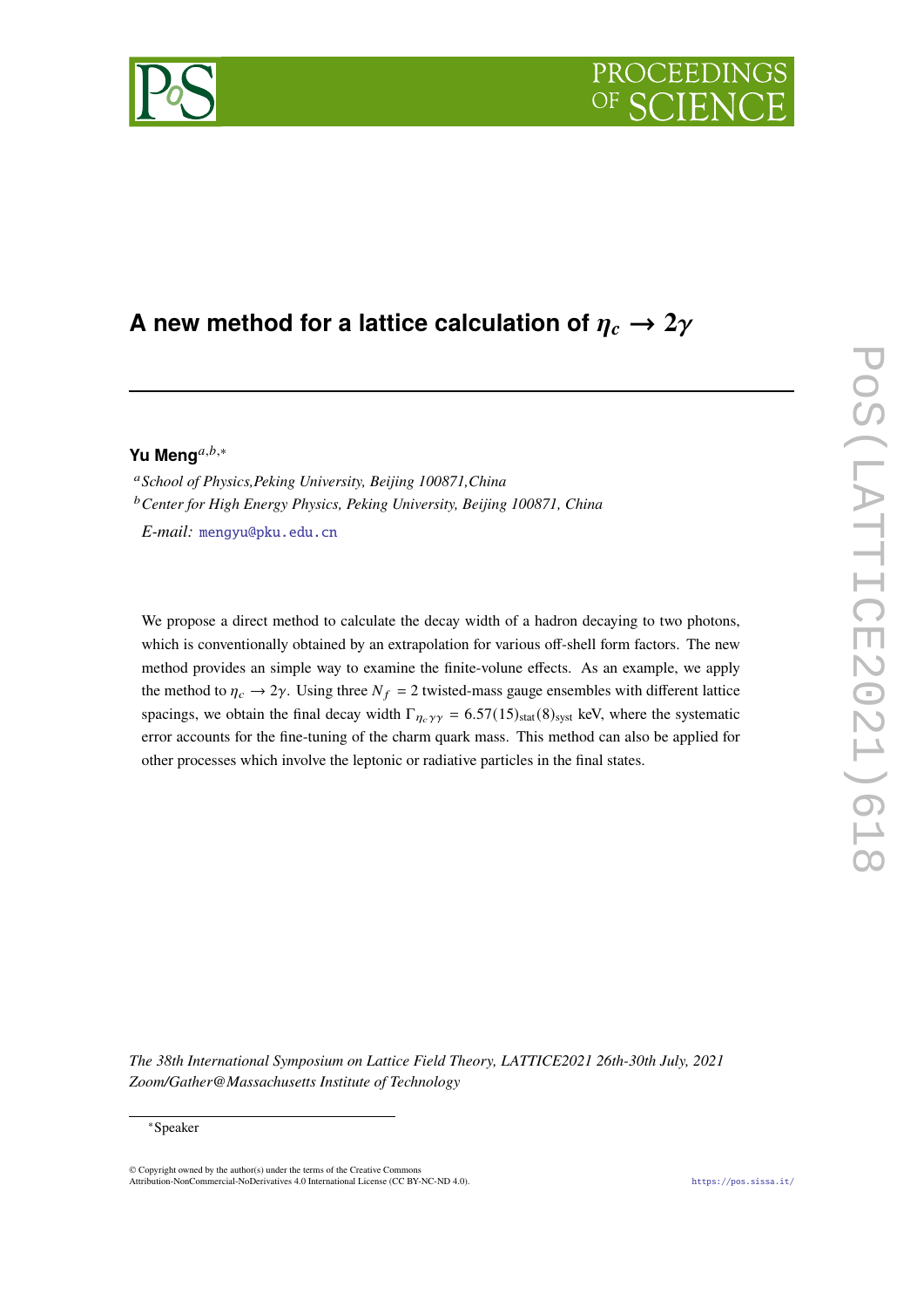#### **1. Introduction**

Charmonium decay is a crucial object in particle physics because of its multiscale features [\[1\]](#page-6-0). It presents an ideal laboratory for connecting the perturbative and nonperturbative QCD, and tests the validity limit of these various approximations and techniques which work on both sides. In the nonrelativistic limit, the two-photon decay width of charmonium is directly related to the wave function at the origin [\[2\]](#page-6-1), which acts as a fundamental role in the evaluation of charmonium decay and spectrum. The lowest charmonium decay  $\eta_c \rightarrow 2\gamma$  has attracted extensive attentions from both experiments [\[3,](#page-6-2) [4\]](#page-6-3) and theories [\[5–](#page-6-4)[10\]](#page-6-5).

For the lattice calculation on the decay width of  $\eta_c \rightarrow 2\gamma$ , the traditional approach is to calculate various off-shell form factors [\[7\]](#page-6-6) or amplitude squares [\[10\]](#page-6-5) with specific photon virtualities. The physical result is finally obtained in a continuous extrapolation with photon virtualities approaching to zero. Inevitably, it leads to model-dependent systematic errors. Besides, it also needs more computational resources since many off-shell form factors with different photon momenta are required. In Ref. [\[11\]](#page-6-7), we have proposed a method to compute the on-shell form factor straightforwardly without calculating these off-shell form factors. This method could significantly reduce the computational costs, especially for a lattice calculation aimming for percent precision. In this talk, we give a brief introduction to the method.

#### **2. Methodology**

In framework of lattice QCD, the on-shell amplitude of a hadron decaying to two-photon is related to an infinite-volume hadronic tensor  $\mathcal{F}_{\mu\nu}(p)$ , which is given by

$$
\mathcal{F}_{\mu\nu}(p) = \int dt \, e^{m_H t/2} \int d^3 \vec{x} \, e^{-i \vec{p} \cdot \vec{x}} \mathcal{H}_{\mu\nu}(t, \vec{x}), \tag{1}
$$

where the hadronic function  $\mathcal{H}_{\mu\nu}(t, \vec{x})$  is defined as

$$
\mathcal{H}_{\mu\nu}(t,\vec{x}) = \langle 0|\mathcal{T}[J_{\mu}^{em}(x)J_{\nu}^{em}(0)]|H(k)\rangle, \tag{2}
$$

here we denote the initial hadronic state as  $|H(k)\rangle$  with the momentum  $k = (i m_H, \vec{0})$ . The electromagnetic current is chosen as  $J_{\mu}^{em} = \sum_{q} e_q \bar{q} \gamma_{\mu} q$  ( $e_q = 2/3, -1/3, -1/3, 2/3$  for  $q =$ u, d, s, c). One of the photon momenta is indicated as  $p = (im_H/2, \vec{p})$  with  $|\vec{p}| = m_H/2$ , which satisfies the on-shell condition. If the initial state is a pseudo-scalar particle, the hadronic tensor  $\mathcal{F}_{\mu\nu}(p)$  can be parameterized as

$$
\mathcal{F}_{\mu\nu}(p) = \epsilon_{\mu\nu\alpha\beta} p_{\alpha} k_{\beta} F_{H\gamma\gamma}.
$$
\n(3)

By multiplying  $\epsilon_{\mu\nu\alpha\beta} p_\alpha k_\beta$  to both sides, the on-shell form factor is extracted through

$$
F_{H\gamma\gamma} = -\frac{1}{2m_H |\vec{p}|^2} \int d^4x \, e^{-ipx} \epsilon_{\mu\nu\alpha 0} \frac{\partial \mathcal{H}_{\mu\nu}(t, \vec{x})}{\partial x_\alpha}.
$$
 (4)

After averaging over the spatial direction for  $\vec{p}$ ,  $F_{H\gamma\gamma}$  would be obtained by

<span id="page-1-0"></span>
$$
F_{H\gamma\gamma} = -\frac{1}{2m_H} \int d^4x \, e^{\frac{m_H}{2}t} \, \frac{j_1(|\vec{p}||\vec{x}|)}{|\vec{p}||\vec{x}|} \, \epsilon_{\mu\nu\alpha 0} x_\alpha \mathcal{H}_{\mu\nu}(t, \vec{x}), \tag{5}
$$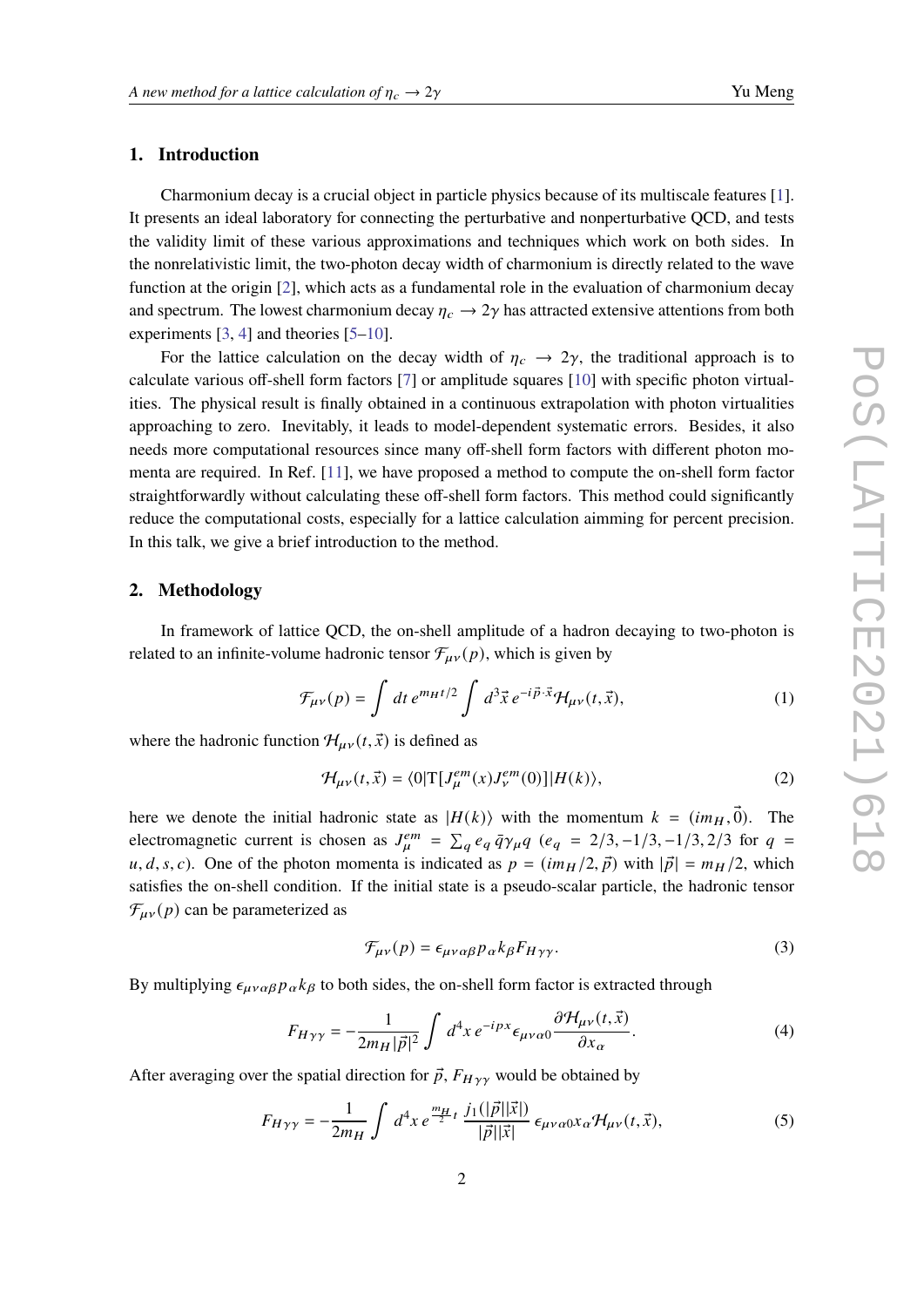where  $j_n(x)$  are the spherical Bessel functions. The decay width is then given as

$$
\Gamma_{H\gamma\gamma} = \alpha^2 \frac{\pi}{4} m_H^3 F_{H\gamma\gamma}^2 \tag{6}
$$

More recently, the infinite-volume reconstruction method has been proposed to reconstruct the infinite-volume hadronic function from the finite-volume ones [\[12–](#page-6-8)[20\]](#page-7-0). In this work, we apply it for  $\eta_c \rightarrow 2\gamma$  decay. For the time integral in Eq. [\(5\)](#page-1-0), it is natural to introduce an integral truncation  $t_s$ , leading to the contribution of  $F_{H\gamma\gamma}(t_s)$ . For sufficiently large region  $t > t_s$ , the hadronic function  $\mathcal{H}_{\mu\nu}(t, \vec{x})$  is dominated by the  $J/\psi$  state if only connected diagrams included. Such part of contribution is then calculated as

<span id="page-2-1"></span>
$$
\delta F_{\eta_c \gamma \gamma}(t_s) = -\frac{1}{2m_{\eta_c}} \frac{e^{|\vec{p}|t_s}}{\sqrt{m_{J/\psi}^2 + |\vec{p}|^2} - |\vec{p}|} \times \int d^3 \vec{x} \, \frac{j_1(|\vec{p}||\vec{x}|)}{|\vec{p}||\vec{x}|} \epsilon_{\mu\nu\alpha 0} x_\alpha \mathcal{H}_{\mu\nu}(t_s, \vec{x}). \tag{7}
$$

Finally, we combine these two parts together to obtain the total contribution

$$
F_{\eta_c \gamma \gamma} = F_{\eta_c \gamma \gamma}(t_s) + \delta F_{\eta_c \gamma \gamma}(t_s),\tag{8}
$$

In the simulation, the hadronic function in the small time region  $t < t_s$  is calculated in a finite volume, as denoted by  $\mathcal{H}_{\mu\nu}^L(t,\vec{x})$ . The infinite-volume  $\mathcal{H}_{\mu\nu}^L(t,\vec{x})$  is replaced by  $\mathcal{H}_{\mu\nu}^L(t,\vec{x})$ . Such replacement works well because i) the difference of  $\mathcal{H}_{\mu\nu}^L(t,\vec{x})$  and  $\mathcal{H}_{\mu\nu}(t,\vec{x})$  is caused by the exponentially supressed finite-volume effects. ii)such finite-volume effects are easy to be verified numerically by introducting a spatial integral truncation  $R$  and examining the  $R$ -dependence of  $F_{H\gamma\gamma}$ .

#### **3. Lattice setup**

The simulation is performed using three  $N_f = 2$  flavour twisted mass gauge field ensembles generated by the Extended Twisted Mass Collaboration (ETMC) [\[21\]](#page-7-1) with lattice spacing  $a \approx$ 0.0667, 0.085, 0.098 fm. The ensemble parameters are reported in Table. [1.](#page-2-0) We tune the charm quark mass by setting the lattice result of 1)  $\eta_c$  mass to its physical value and 2)  $J/\psi$  mass to its physical value, respectively, and regard the deviation in both cases as systematic error in our analysis. For simplicity, we add the suffix "-I" and "-II" to the ensemble name to specify the cases of 1) and 2).

<span id="page-2-0"></span>**Table 1:** Parameters of gauge ensembles. From left to right, we list the lattice spacing a, pion mass  $m_{\pi}$ , lattice volume=spatial<sup>3</sup>×temporal, light twisted mass  $a\mu_l$ , the number of configurations and timeslice  $N_{\text{conf}} \times T_s$ and a series of time separation  $\Delta t$  used for extracting the ground-state contribution. All the  $\Delta t$  lies in the range of  $0.7 - 1.6$  fm.

|                |        | Ensemble $a$ (fm) $m_\pi$ (MeV) $L^3 \times T$ |                        | $a\mu_l$ | $N_{\text{conf}} \times T_s \quad \Delta t/a$ |       |
|----------------|--------|------------------------------------------------|------------------------|----------|-----------------------------------------------|-------|
| <sub>a98</sub> | 0.098  | 365                                            |                        |          | $24^3 \times 48$ 0.006 $236 \times 48$        | 7.17  |
| a85.           | 0.085  | 315                                            |                        |          | $24^3 \times 48$ 0.004 200 $\times$ 48        | 8.18  |
| а67            | 0.0667 | 300                                            | $32^3 \times 64$ 0.003 |          | $197 \times 64$                               | 10:24 |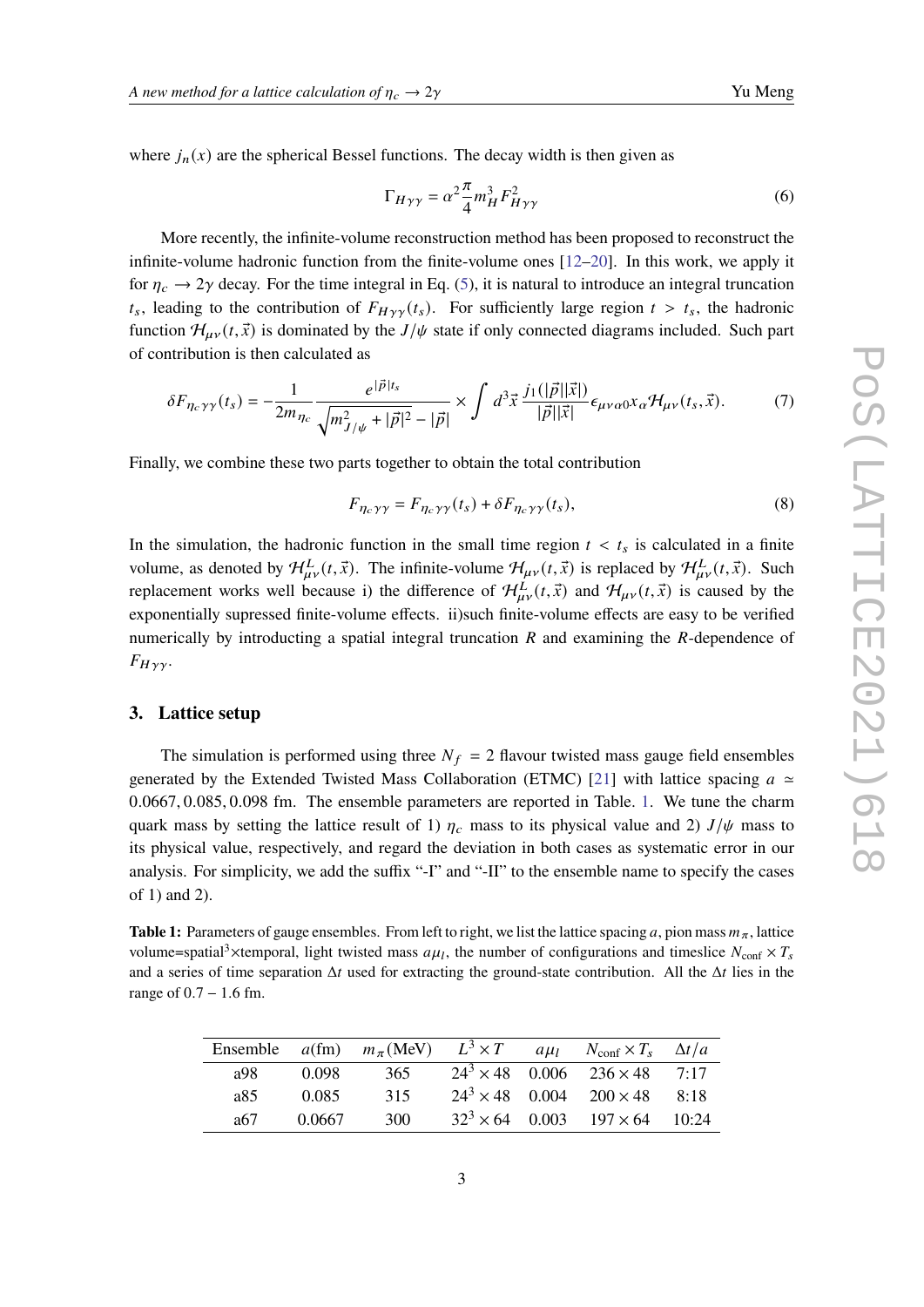The hadronic function  $\mathcal{H}_{\mu\nu}$  is calculated by three-point correlation function  $\Gamma^{(3)}_{\mu\nu}(x, y, t_i)$  $\langle J_{\mu}^{em}(x)J_{\nu}^{em}(y)O_{\eta_c}^{\dagger}(t_i)\rangle$  with  $t_i = \min\{t_x, t_y\} - \Delta t$ . Specifically, it is given as

$$
\mathcal{H}_{\mu\nu}(t_x - t_y, \vec{x} - \vec{y}) = \Gamma_{\mu\nu}^{(3)}(x, y, t_i) / [(Z_0/2m_{\eta_c})e^{-m_{\eta_c}(t_y - t_i)}].
$$
\n(9)

where  $Z_i = \frac{1}{\sqrt{V}} \langle i | O_{\eta_c}^{\dagger} | 0 \rangle (i = 0, 1)$  and  $V = L^3$ .  $Z_0$  and  $m_{\eta_c}$  are obtained by fitting the two-point function  $\Gamma_{\eta_c\eta_c}^{(2)}(t) = \langle O_{\eta_c}(t) O_{\eta_c}^{\dagger}(0) \rangle$  with a two-state form

$$
\Gamma_{\eta_c \eta_c}^{(2)}(t) = V \sum_{i=0,1} \frac{Z_i^2}{2E_i} \left( e^{-E_i t} + e^{-E_i (T - t)} \right)
$$
\n(10)

where  $E_1, E_0 = m_{\eta_c}$  are the first- and ground-state energies of  $\eta_c$  meson. The  $\eta_c$  propagator is solved by using a stochastic  $Z_4$  noise. We also apply the gauss smearing [\[22\]](#page-7-2) for the  $\eta_c$  quark field and APE smearing [\[23\]](#page-7-3) for the gauge field to reduce the excited-state effects. It is found that the excited-state contamination is significant in the region  $\Delta t \leq 1.6$  fm when the precison reaches 1-3%. Such excited-state contribution can be taken into account by choosing a series of different  $\Delta t$  and the final form factor is extracted by a multi-state fit

<span id="page-3-0"></span>
$$
F_{\eta_c \gamma \gamma}(\Delta t) = F_{\eta_c \gamma \gamma} + \xi e^{-(E_1 - E_0)\Delta t},\tag{11}
$$

where  $F_{\eta_c \gamma \gamma}$  and  $\xi$  are two undeterminted parameters. We use local current  $J_\mu^{em}(x) = Z_V e_c \bar{c} \gamma_\mu c(x)$ as the photon interpolating operator. The vector renormalization facotor  $Z_V$  is estimated by a modified ratio of the two-point function over three-point function

$$
\frac{\Gamma_{\eta_c \eta_c}^{(2)}(t)}{\Gamma_{\eta_c \gamma_0 \eta_c}^{(3)}(t)} = Z_V \cdot \left[1 + e^{-m_{\eta_c}(T - 2t)}\right]
$$
\n(12)

where  $\Gamma_{\eta_c \gamma_0 \eta_c}^{(3)} = \sum_{\vec{x}} \langle O_{\eta_c}(t) J_0^{(c)} \rangle$  $\int_0^{(c)} (t/2, \vec{x}) O_{\eta_c}^{\dagger}(0)$  denotes the three-point function with a local operator  $J_0^{(c)}$  $\bar{\sigma}_0^{(c)}(x) = \bar{c}\gamma^0 c(x)$  inserted between the initial and final  $\eta_c$  state with zero momentum. Compared with the conventional ratio [\[24\]](#page-7-4), the modified one have accounted for the the around-ofworld effect in  $\Gamma_{\eta_c \eta_c}^{(2)}$ , which leads to a distinct systematic effect at  $t \approx T/2$ .

### **4. Lattice results**

The lattice results of  $F_{\eta_c \gamma \gamma}$  as a function of the truncation  $t_s$  with different separations  $\Delta t$  are shown in left panel of Figure. [1,](#page-4-0) here we take the ensemble a67-I as an example. The integral in Eq. [\(5\)](#page-1-0) is performed with all  $\vec{x}$  summed up and t truncated by  $t_s$ . We find that a temperal truncation at  $t_s \approx 1$  fm is a conservative choice. The results of  $F_{\eta_c \gamma \gamma}$  at such truncation are shown in the right pannel. It shows that  $F_{\eta_c \gamma \gamma}$  has an obvious  $\Delta t$  dependence, leading to a significant excited-state effect. Finally, we extract the ground-state contribution to  $F_{\eta_c \gamma \gamma}$  by a two-state fit in Eq. [\(11\)](#page-3-0).

The new method allows us to examine the finite-volume effects easily. For the integral in Eqs. [\(5\)](#page-1-0) and [\(7\)](#page-2-1), it is natural to introduce a spatial integral truncation R. The size of the integrand is exponentially suppressed as the  $|\vec{x}|$  increases, since hadronic function  $\mathcal{H}_{\mu\nu}(x)$  is dominated by the  $J/\psi$  state at large  $|\vec{x}|$ . The form factor  $F_{\eta_c \gamma \gamma}$  as a function of R is shown in Figure. [2.](#page-4-1) It is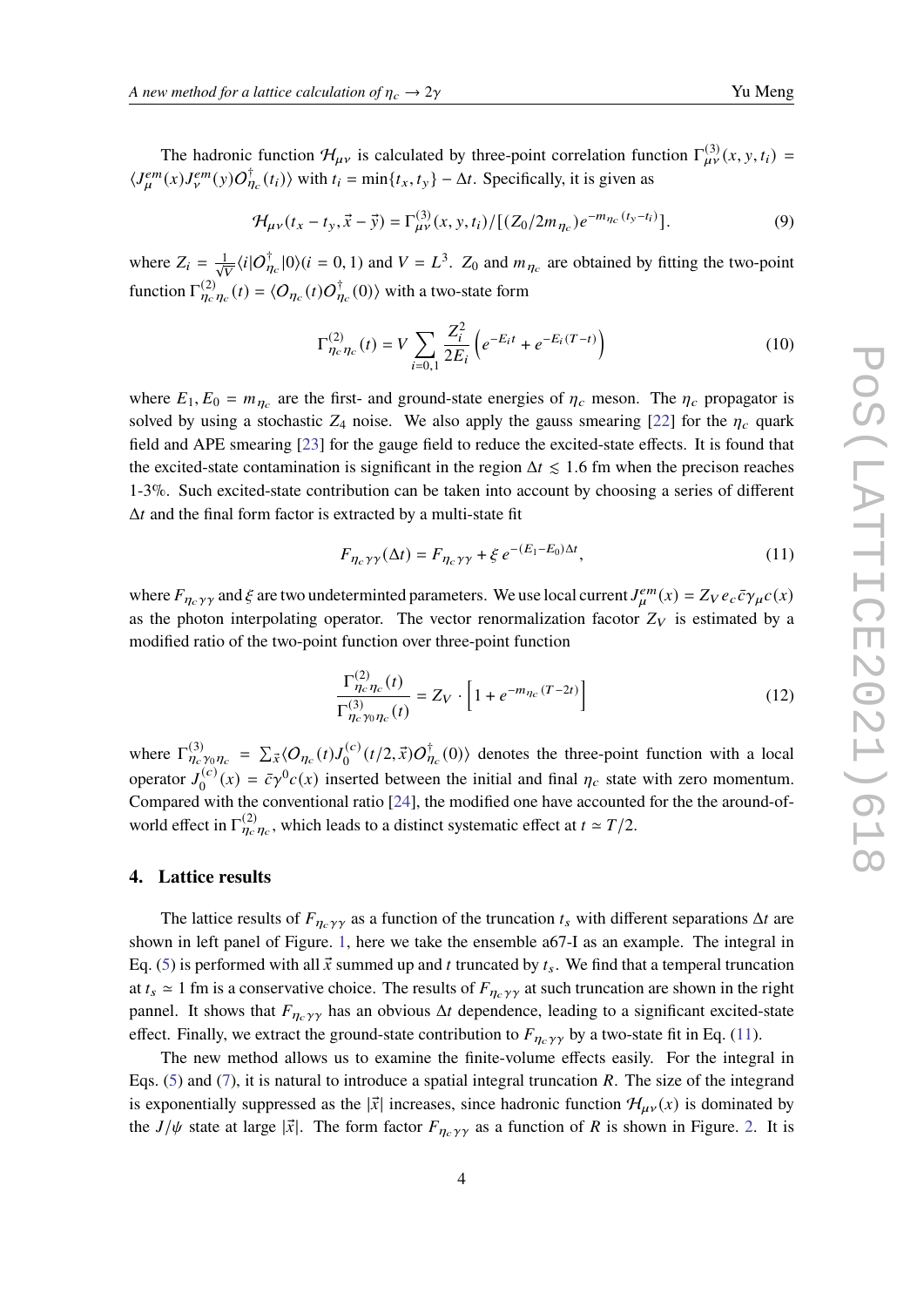<span id="page-4-0"></span>

<span id="page-4-1"></span>**Figure 1:** For ensemble a67-I: In the left panel, lattice results of  $F_{\eta_c\gamma\gamma}$  as a function of the integral truncation  $t_s$  with different separation  $\Delta t$ . The dashed black line denotes the temporal cut  $t_s \approx 1$  fm; In the right panel, the ground-state extrapolation for the  $F_{\eta_c \gamma \gamma}$ .



**Figure 2:** For ensemble a67-I,  $F_{\eta_c \gamma \gamma}$  with  $t_s \approx 1$  fm and  $\Delta t \approx 1.6$  fm as a function of the spatial range truncation *.* 

clear that the plateau emerges at almost  $R \approx 0.8$  fm, indicating the hadronic function  $\mathcal{H}_{\mu\nu}(x)$  at  $|\vec{x}| \ge 0.8$  fm has negligible contribution to  $F_{\eta_c \gamma \gamma}$ . All the lattice sizes of ensembles used in this work are greater than 2 fm, which is large enough to accommodate the hadronic system. Therefore, the finite-volume effects are well-controlled in our calculation.

The results of decay width  $\Gamma_{\eta_c \gamma \gamma}$  are shown in Figure. [3.](#page-5-0) A linear extrapolated behavior is well consistent with the lattice values. In the continuum limit  $a^2 \to 0$ , we obtain

$$
\Gamma_{\eta_c \gamma \gamma} = \begin{cases} 6.49(19) \text{ keV} & \mu_c \text{ scaled by } \eta_c \\ 6.57(15) \text{ keV} & \mu_c \text{ scaled by } J/\psi \end{cases}
$$
(13)

where the systematic uncertainty due to fine-tuning of charm quark mass is smaller than the statistical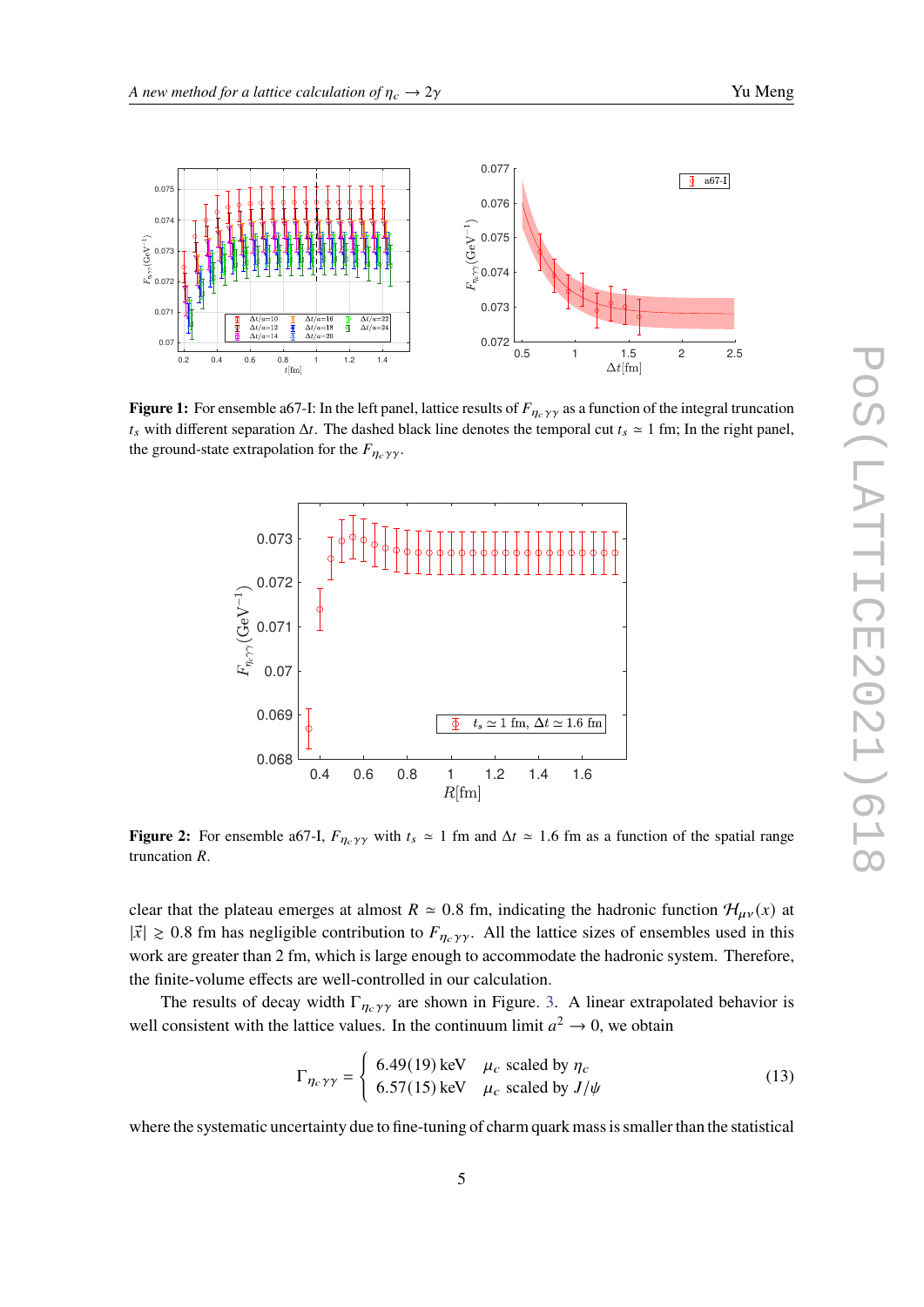<span id="page-5-0"></span>

**Figure 3:** Decay width  $\Gamma_{\eta_c \gamma \gamma}$  under three different lattice spacings. Experimental results of PDG-fit and PDG-aver are denoted by cyan square and orange cross, respectively. The latter is shifted horizontally for a clear comparison.

error. We take the value of  $m_{J/\psi} \simeq m_{J/\psi}^{\text{phys}}$  $J/\psi$  as the final result and the deviation as the systematic error. Finally, the decay width is reported as

$$
\Gamma_{\eta_c \gamma \gamma} = 6.57(15)_{\text{stat}}(8)_{\text{syst}} \text{ keV},\tag{14}
$$

For the experimental results, there are two different values quoted by PDG:(i) world average of the experiments  $B(\eta_c \rightarrow 2\gamma) = 1.9^{+0.7}_{-0.6}$  $^{+0.7}_{-0.6}$  × 10<sup>-4</sup>; (ii) combined fit value  $B(\eta_c \to 2\gamma) = (1.61 \pm 0.12)$  × 10−<sup>4</sup> . For simplicity, we denote the former as 'PDG-aver' and the latter as 'PDG-fit'. Our lattice result is larger than the PDG-fit by 28% with a 3.6- $\sigma$  deviation, but compatible with PDG-aver as it carries a large uncertainty. The two PDG values are also presented in Figure. [3](#page-5-0) for a comparison. A recent paper using Dyson-Schwinger equation obtains the decay width as  $\Gamma = 6.3 \sim 6.4$  keV [\[6\]](#page-6-9). Another study from NRQCD including the next-to-next-to-leading-order perturbative correction gives the branching fraction as  $B(\eta_c \to 2\gamma) = 3.1 \sim 3.3 \times 10^{-4}$  [\[5\]](#page-6-4), which is larger than other theoretical and experimental results. For more detailed discussions on these discrepancies, we refer interested readers to Ref. [\[11\]](#page-6-7).

#### **5. Conclusion**

In this work we propose a new method to calculate the matrix element of  $\eta_c \rightarrow 2\gamma$ , where the on-shell form factor is obtained straightforwardly by constructing an appropriate hadroinc scalar function. It is easy and efficient to examine the finite-volume effects with this method. Besides, it can also be applied for other processes which involve the leptonic or radiative particles in the final states, for example,  $\pi_0 \to 2\gamma$  [\[25\]](#page-7-5),  $J/\psi \to 3\gamma$  [\[26\]](#page-7-6) and radiative leptonic decays  $K^- \to \ell^- \bar{\nu} \gamma$ ,  $D_s^+ \to \ell^+ \nu \gamma$ ,  $B \to \ell^- \bar{\nu} \gamma$  [\[27,](#page-7-7) [28\]](#page-7-8). In the continuous extrapolation with three lattice spacings, we obtain the decay width  $\Gamma(\eta_c \to 2\gamma) = 6.57(15)_{\text{stat}}(8)_{\text{syst}}$  keV, where the systematic effects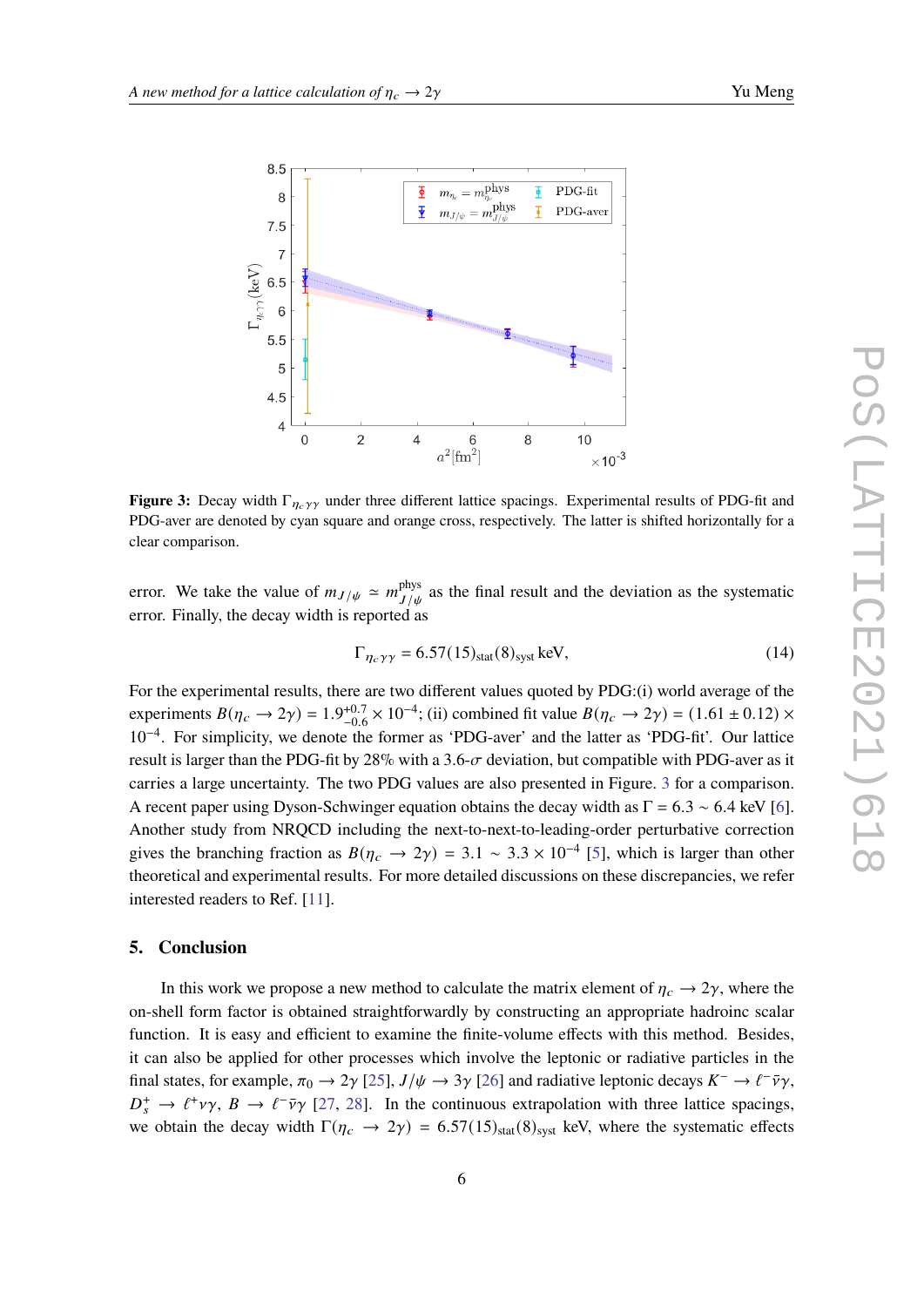of excited-state contamination, finite volume and fine-tuning of charm quark mass are under well control.

### **Acknowledgments**

We thank ETM Collaboration for sharing the gauge configurations with us. A particular acknowledgement goes to Carsten Urbach, Chuan Liu and Xu Feng. We gratefully acknowledge many helpful discussions with Michael Doser, Luchang Jin, Haibo Li and Yan-Qing Ma. Y.M. acknowledges support by NSFC of China under Grant No. 12047505 and State Key Laboratory of Nuclear Physics and Technology, Peking University. The main calculation was carried out on Tianhe-1A supercomputer at Tianjin National Supercomputing Center and partly supported by High-performance Computing Platform of Peking University.

### **References**

- <span id="page-6-0"></span>[1] N. Brambilla *et al.*, Eur. Phys. J. C **71**, 1534 (2011), 1010.5827.
- <span id="page-6-1"></span>[2] G. T. Bodwin, E. Braaten, and G. P. Lepage, Phys. Rev. D **51**, 1125 (1995), hep-ph/9407339, [Erratum: Phys.Rev.D 55, 5853 (1997)].
- <span id="page-6-2"></span>[3] G. S. Adams *et al.*. (CLEO Collaboration), Phys. Rev. Lett. **101**, 101801 (2008), 0806.0671.
- <span id="page-6-3"></span>[4] M. Ablikim *et al.*. (BESIII Collaboration), Phys. Rev. D. **87**, 032003 (2013), 1208.1461.
- <span id="page-6-4"></span>[5] F. Feng, Y. Jia, and W.-L. Sang, Phys. Rev. Lett. **119**, 25201 (2017), 1707.05758.
- <span id="page-6-9"></span>[6] J. Chen, M. H. Ding, L. Chang and Y. X. Liu, Phys. Rev. D. **95**, 016010 (2017), 1611.05960.
- <span id="page-6-6"></span>[7] J. J. Dudek and R. G. Edwards, Phys. Rev. Lett. **97**, 172001 (2006), 0607140.
- [8] T. Chen *et al.*. (CLQCD Collaboration), Eur. Phys. J. C. **76**, 358 (2016), 1602.00076.
- [9] Y. Chen *et al.*. (CLQCD Collaboration), Chin.Phys.C. **44**, 083108 (2020), 2003.09817.
- <span id="page-6-5"></span>[10] C. Chuan, Y. Meng, and K.-L. Zhang, Phys. Rev. D. **102**, 034502 (2020), 2004.03907.
- <span id="page-6-7"></span>[11] Y. Meng, X. Feng, C. Liu, T. Wang and Z.-H. Zou, (2021), 2109.09381.
- <span id="page-6-8"></span>[12] X. Feng and L. C. Jin, Phys. Rev. D. **100**, 094509 (2019), 1812.09817.
- [13] X. Y. Tuo, X. Feng, and L. C. Jin, Phys. Rev. D. **100**, 094511 (2019), 1909.13525.
- [14] X. Feng, Y. Fu, and L. C. Jin, Phys. Rev. D. **101**, 051502 (2020), 1911.04064.
- [15] X. Feng *et al.* Phys. Rev. Lett. **124**, 192002 (2020), 2003.09798.
- [16] N. H. Christ, X. Feng, L. C. Jin, and C. T. Sachrajda, PoS. **LATTICE2019**, 259(2020).
- [17] N. H. Christ *et al.* Phys. Rev. D. **103**, 014507 (2021), 2009.08287.